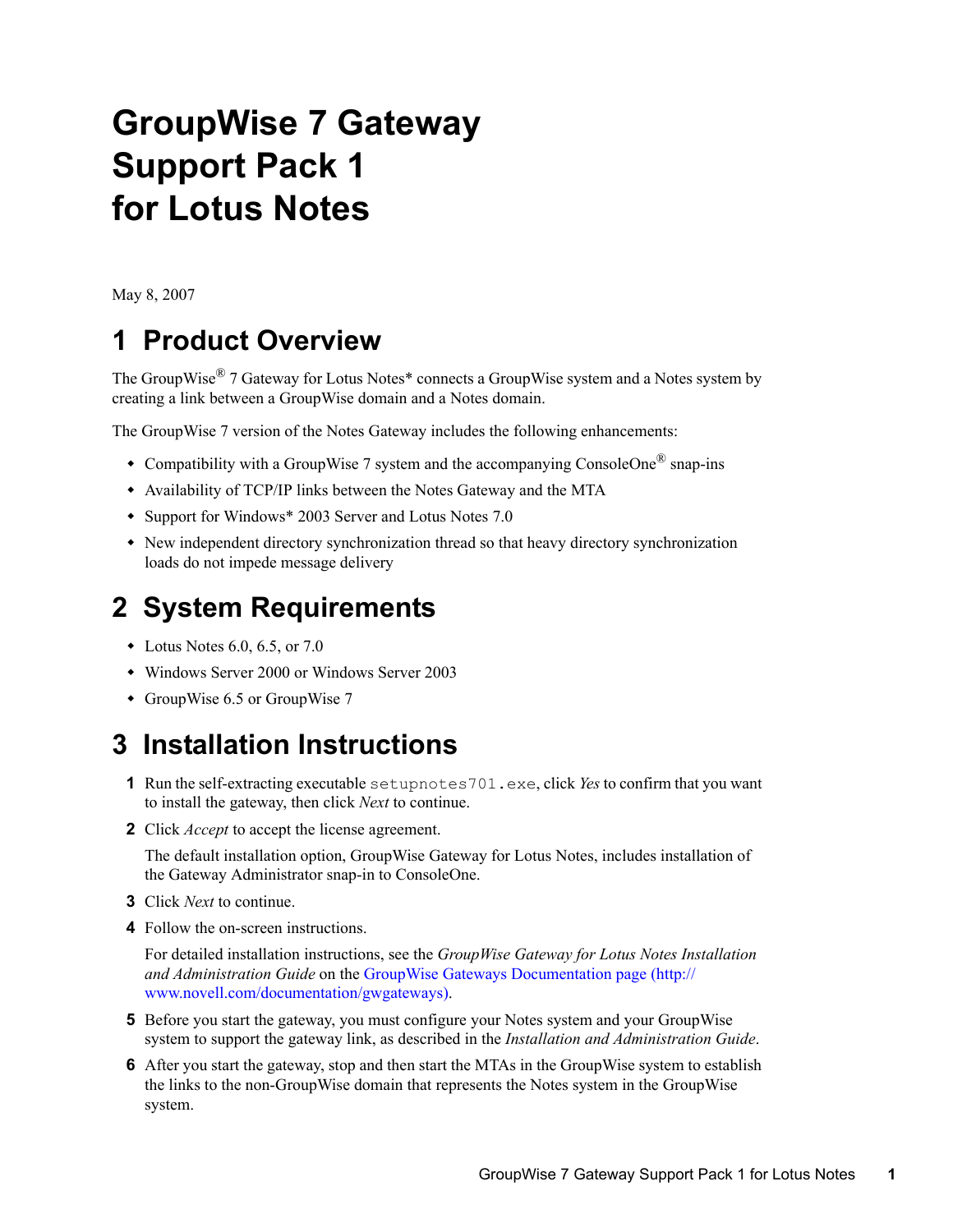## **4 Known Issues**

- [Section 4.1, "Empty Forwarded Messages," on page 2](#page-1-0)
- [Section 4.2, "Directory Synchronization Dependency," on page 2](#page-1-1)
- [Section 4.3, "Notes Groups Limitation," on page 2](#page-1-2)
- [Section 4.4, "SNMP Limitation," on page 2](#page-1-3)

#### <span id="page-1-0"></span>**4.1 Empty Forwarded Messages**

If a GroupWise user forwards a message to a Notes user and does not type any new text to accompany the forwarded message, the forwarded message appears in the message body when the Notes user opens it and there is no indication of who the originator of the forwarded message is.

#### <span id="page-1-1"></span>**4.2 Directory Synchronization Dependency**

Directory synchronization depends on the date and time settings on the Notes server and the Notes Gateway machine. Only if the machines themselves are synchronized can the Notes Gateway determine whether a specific directory synchronization has been done. If the Notes server and the Notes Gateway machine are not synchronized, the Notes Gateway might not perform inbound synchronization from the Notes Address Book to the GroupWise Address Book even when it is necessary.

#### <span id="page-1-2"></span>**4.3 Notes Groups Limitation**

During directory exchange and synchronization, Notes groups are not propagated to the GroupWise system.

#### <span id="page-1-3"></span>**4.4 SNMP Limitation**

The Notes Gateway SNMP functionality does not support more than one gateway on a single Windows machine.

### **5 Changes Since the Last Release of the Notes Gateway**

- The Notes Gateway respects the setting selected in the *External Sync Override* field on the Account page of a User object in ConsoleOne.
- After it reloads its configuration file, the Notes Gateway restarts its admin thread so that directory sync/exchange can continue and the gateway Web console continues to be available.
- Long log messages display properly on the Notes Gateway server console.
- Fixed some gateway crashes.

## **6 Additional Documentation**

In addition to this Readme, see the *GroupWise Gateway for Lotus Notes Installation and Administration Guide* on the [GroupWise Gateways Documentation page](http://www.novell.com/documentation/gwgateways) (http://www.novell.com/ documentation/gwgateways) for complete information about the Notes Gateway.